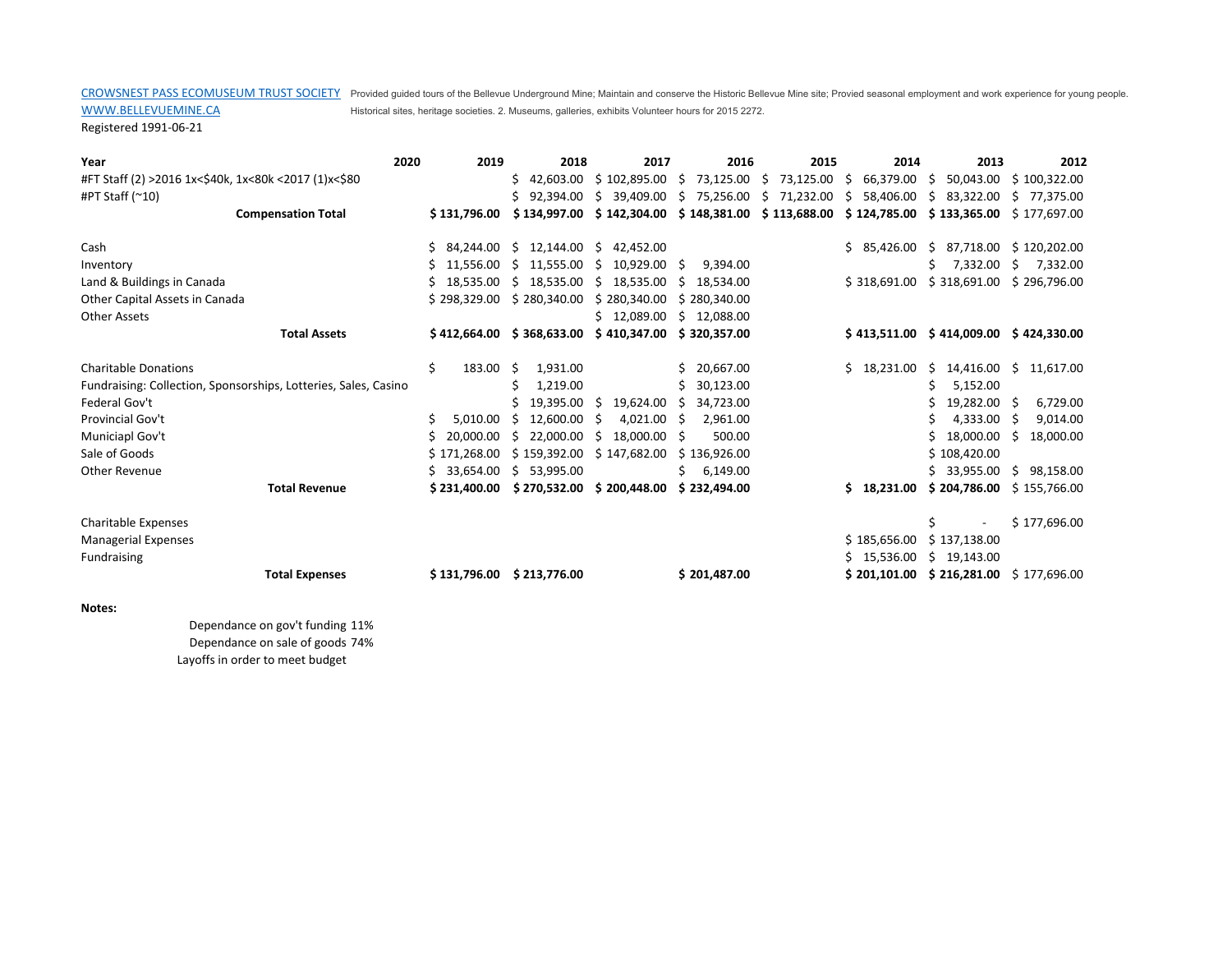## Écomusée de la maison du fier monde museums, galleries, concert hall; historical sites, heritage societies

**ECOMUSEE.QC.CA**

5/11/82

| Year                                               | 2021                     | 2020            |     | 2019                                                                        | 2018                          |     | 2017           |   | 2016           |     | 2015           |              | 2014                           |      | 2013           |
|----------------------------------------------------|--------------------------|-----------------|-----|-----------------------------------------------------------------------------|-------------------------------|-----|----------------|---|----------------|-----|----------------|--------------|--------------------------------|------|----------------|
| \$<br>#FT Staff (8-11)                             | $\overline{\phantom{0}}$ | 222,645.00      | -Ś  | 197,868.00 \$                                                               | 201,265.00                    | - Ś | 271,872.00 \$  |   | 213,691.00 \$  |     | 233,931.00     | -Ŝ           | 258,887.00 \$                  |      | 305,323.00     |
| #PT Staff (3-19)                                   |                          | 61,136.00       | -S  | 53,958.00 \$                                                                | 87,666.00 \$                  |     | 28,140.00 \$   |   | 27,682.00 \$   |     | 20,582.00 \$   |              | 30,272.00 \$                   |      | 26,967.00      |
| <b>Compensation Total</b>                          |                          | 283,781.00<br>Ś | -S  | 251,826.00 \$                                                               | 288,931.00                    | -Ś. | 300,012.00 \$  |   | 241,373.00 \$  |     | 254,513.00 \$  |              | 289,159.00 \$                  |      | 332,290.00     |
| Cash                                               |                          | 23,020.00 \$    |     | 15.381.00                                                                   |                               | Ś.  | 50.326.00 \$   |   | 53,693.00 \$   |     | 148,710.00 \$  |              | 85,784.00                      |      |                |
| Receivables                                        |                          | 58.088.00       | -S  | 39.224.00 \$                                                                | 111.810.00                    | -S  | 103,847.00 \$  |   | 124.637.00     | - Ś | 170.853.00 \$  |              | 236,552.00 \$                  |      | 33,347.00      |
| Long Term Investments                              |                          | 480,579.00      | -S  | 568,160.00 \$                                                               | 521,867.00                    | -\$ | 474,508.00     |   | 425,138.00     | - S | 516,972.00 \$  |              | 438,039.00                     |      |                |
| Other Capital Assets in Canada                     |                          | \$1.449.143.00  |     | $$1,542,636.00 \$1,636,127.00$                                              |                               |     | \$1,729,620.00 |   | \$1,823,112.00 |     | \$1,396,590.00 | -S           | 930,316.00 \$                  |      | 741,774.00     |
| 10 year gifts                                      |                          | 210,846.00      | -\$ | 246,189.00                                                                  |                               | Ś.  | 474,508.00     | Ŝ | 425,138.00     | Ŝ.  | 516,972.00     | Ŝ            | 438,039.00                     |      |                |
| <b>Total Assets</b>                                |                          | \$2,012,330.00  |     | \$2,167,151.00                                                              | \$2,271,794.00 \$2,358,646.00 |     |                |   | \$2,427,270.00 |     | \$2,234,045.00 |              | \$1,701,956.00                 |      | \$1,332,772.00 |
|                                                    |                          |                 |     |                                                                             |                               |     |                |   |                |     |                |              |                                |      |                |
| <b>Total Liabilities</b>                           |                          | \$1,938,382.00  |     | $$2,099,986.00 \$2,190,830.00 \$2,297,250.00 \$2,359,356.00 \$2,179,589.00$ |                               |     |                |   |                |     |                |              | $$1,701,956.00 \$1,332,772.00$ |      |                |
| <b>Charitable Donations</b>                        |                          | Ŝ<br>145,385.00 | Ŝ   | 220,126.00 \$                                                               | 114,991.00                    | S.  | 117,477.00 \$  |   | 33,205.00 \$   |     | 82,814.00      | Ŝ            | 116,409.00 \$                  |      | 102,192.00     |
| Fundraising: Auctions, Dinners, Direct Mail, Bingo |                          |                 | Ś   | 1,613.00                                                                    |                               | Ś   | 4.330.00 \$    |   | $3,450.00$ \$  |     | 2,805.00 \$    |              |                                |      |                |
| Federal Gov't                                      | Ś                        | 101,931.00      | -S  | 94,496.00 \$                                                                | 136,050.00                    | Ŝ   | 157,055.00 \$  |   | 56,987.00 \$   |     | 75,697.00      | <sub>S</sub> | 113,262.00 \$                  |      | 44,513.00      |
| Provincial Gov't                                   |                          | 259,350.00      | -S  | 224,903.00 \$                                                               | 219,499.00                    | -S  | 335,142.00 \$  |   | 221,999.00     | - S | 180,554.00     | -S           | 137,753.00 \$                  |      | 166,225.00     |
| Municiapl Gov't                                    | Ś                        | 81,950.00 \$    |     | 34,000.00 \$                                                                | 59,668.00                     | -Ŝ  | 49,152.00 \$   |   | 86,459.00      | - S | 68,906.00 \$   |              | 75,753.00                      | - \$ | 111,102.00     |
| Sale of Goods                                      |                          |                 |     |                                                                             |                               |     |                |   |                |     |                |              |                                |      |                |
| <b>Other Revenue</b>                               |                          | 173,760.00 \$   |     | 75,576.00 \$                                                                | 143.147.00                    |     |                |   |                |     |                |              |                                |      |                |
| <b>Total Revenue</b>                               |                          | 779,370.00<br>Ś | -S  | 678,315.00 \$                                                               | 775,040.00                    | -Ś  | 827,097.00 \$  |   | 576,763.00 \$  |     | 583,860.00     | -S           | 640,086.00 \$                  |      | 729,601.00     |
| <b>Charitable Expenses</b>                         |                          | 663,277.00      | -S  | 583,561.00 \$                                                               | 650,641.00                    | \$. | 588,733.00 \$  |   | 407,453.00 \$  |     | 418,861.00     | <sub>S</sub> | 342,103.00 \$                  |      | 388,440.00     |
| <b>Managerial Expenses</b>                         |                          | 33,018.00       | -S  | 30,554.00 \$                                                                | 28,664.00                     | Ŝ   | 176,320.00 \$  |   | 96,539.00 \$   |     | 93,874.00      | -S           | 250,969.00 \$                  |      | 269,850.00     |
| Fundraising                                        |                          | 76,291.00       | -S  | 78,026.00 \$                                                                | 76,140.00                     | -Ś  | 68,562.00 \$   |   | 59,312.00      | - S | 55,533.00 \$   |              | 62,192.00 \$                   |      | 59,679.00      |
| <b>Total Expenses</b>                              |                          | 772,587.00      | s   | 692,141.00                                                                  | 755,455.00                    | Ŝ.  | 833,615.00     |   | 563,305.00     | S   | 568,268.00     |              | 655,264.00                     | -S   | 717,969.00     |

**Notes:** 

Dependance on gov't funding 57% Dependance on other donations 19%